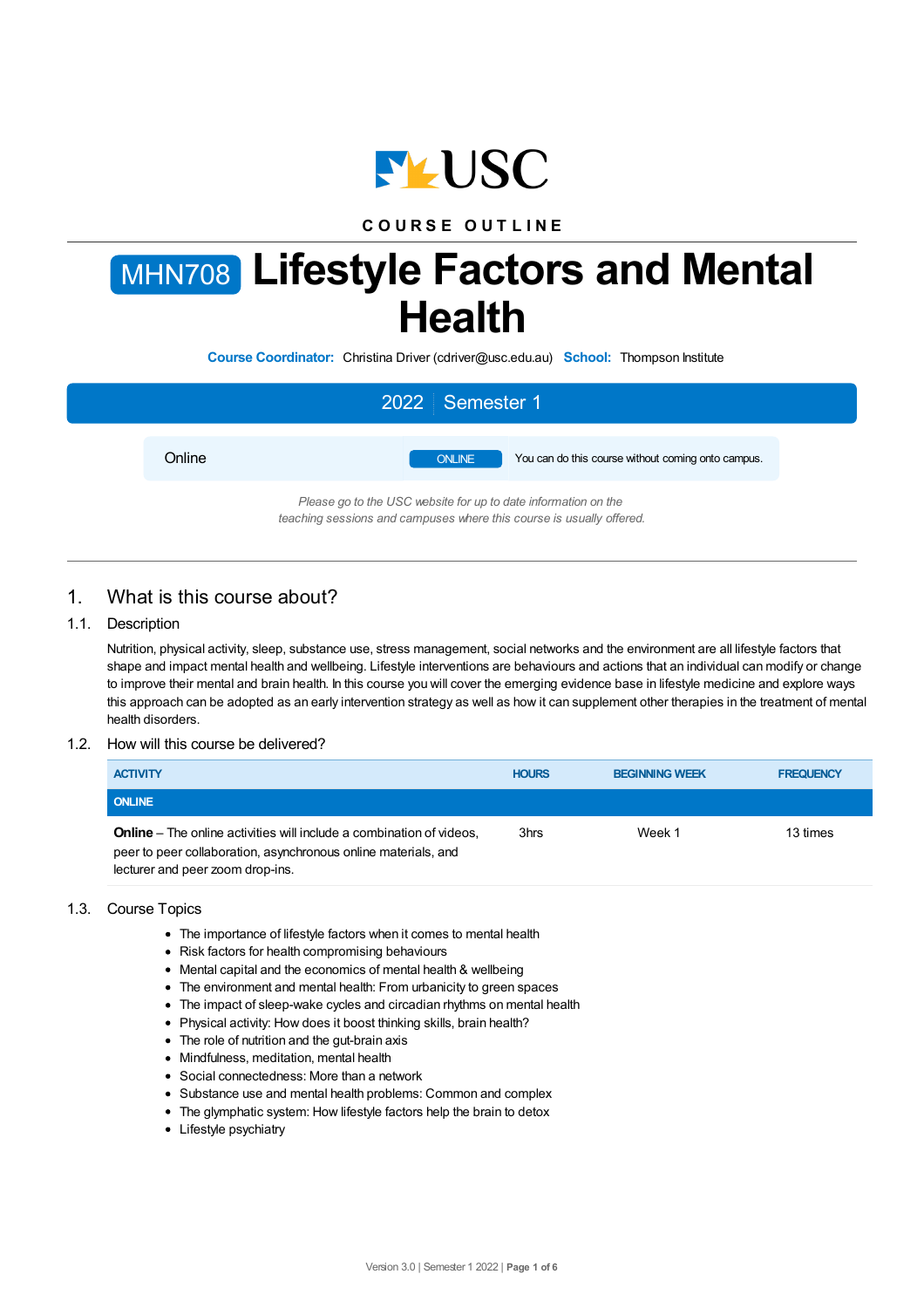# 2. What level is this course?

## 700 Level (Specialised)

Demonstrating a specialised body of knowledge and set of skills for professional practice or further learning. Advanced application of knowledge and skills in unfamiliar contexts.

## 3. What is the unit value of this course?

12 units

# 4. How does this course contribute to my learning?

|                | <b>COURSE LEARNING OUTCOMES</b>                                                                                                                                                                                                         | <b>GRADUATE QUALITIES</b>                                                 |  |
|----------------|-----------------------------------------------------------------------------------------------------------------------------------------------------------------------------------------------------------------------------------------|---------------------------------------------------------------------------|--|
|                | On successful completion of this course, you should be able to                                                                                                                                                                          | Completing these tasks<br>successfully will contribute to<br>you becoming |  |
|                | Select and evaluate current and emerging approaches to mental health disorders, as well as<br>propose novel approaches, based on current practice and theory in lifestyle medicine.                                                     | Creative and critical thinker                                             |  |
| $\overline{2}$ | Argue persuasively for multidisciplinary approaches to complex mental health disorders to target a<br>specific audience, based on neuroscientific evidence.                                                                             | Empowered                                                                 |  |
| 3              | Critique multidisciplinary lifestyle medicine approaches to mental health disorders against the<br>limitations of traditional approaches, and address the affordances, methods of approach and<br>impact when proposing new approaches. | Sustainability-focussed                                                   |  |
|                | Apply advanced communication skills to targeted audiences using relevant presentation genres.                                                                                                                                           | Empowered                                                                 |  |

# 5. Am Ieligible to enrol in this course?

Refer to the USC [Glossary](https://www.usc.edu.au/about/policies-and-procedures/glossary-of-terms-for-policy-and-procedures) of terms for definitions of "pre-requisites, co-requisites and anti-requisites".

5.1. Pre-requisites

Enrolled in Program AR602.

5.2. Co-requisites

Not applicable

5.3. Anti-requisites

Not applicable

## 5.4. Specific assumed prior knowledge and skills (where applicable)

Not applicable

## 6. How am Igoing to be assessed?

## 6.1. Grading Scale

Standard Grading (GRD)

High Distinction (HD), Distinction (DN), Credit (CR), Pass (PS), Fail (FL).

## 6.2. Details of early feedback on progress

Weeks 3 and 4 will include learning activities and opportunities to discuss and review your assessment 1 draft, with feedback provided. Drop-in sessions will be available for extended discussion and review of the assessment tasks requirements and scope.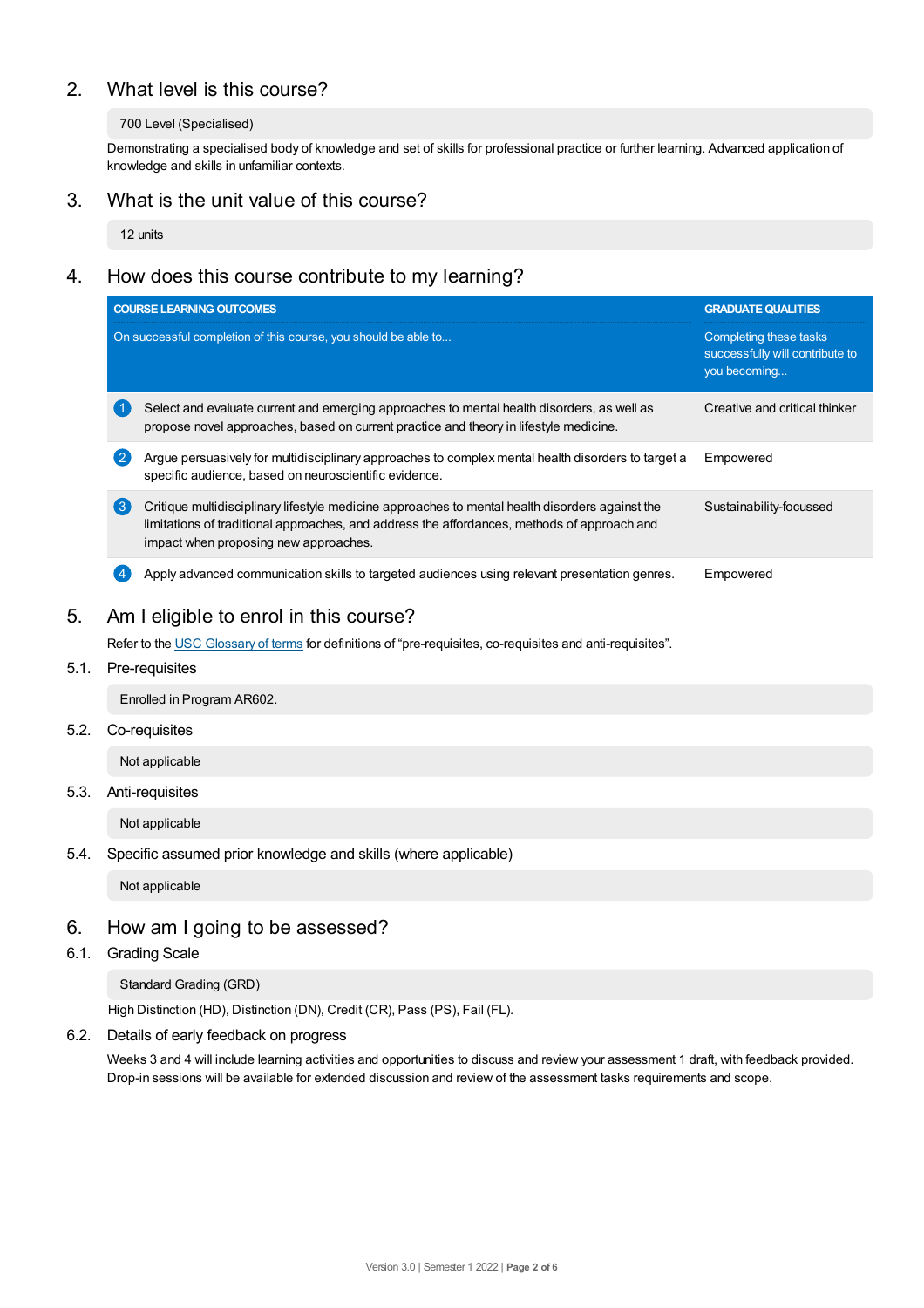## 6.3. Assessment tasks

| <b>DELIVERY</b><br><b>MODE</b> | <b>TASK</b><br>NO. | <b>ASSESSMENT</b><br><b>PRODUCT</b> | <b>INDIVIDUAL</b><br><b>OR GROUP</b> | <b>WEIGHTING</b><br>$\frac{9}{6}$ | <b>WHAT IS THE</b><br><b>DURATION /</b><br><b>LENGTH?</b> | <b>WHEN SHOULD I</b><br>SUBMIT? | <b>WHERE SHOULD I</b><br><b>SUBMIT IT?</b>                      |
|--------------------------------|--------------------|-------------------------------------|--------------------------------------|-----------------------------------|-----------------------------------------------------------|---------------------------------|-----------------------------------------------------------------|
| All                            | 1                  | <b>Written Piece</b>                | Individual                           | 20%                               | 1500 words<br>(750 words)<br>per case<br>example)         | Week 5                          | <b>Online Assignment</b><br>Submission with<br>plagiarism check |
| All                            | 2                  | Oral and Written<br>Piece           | Individual                           | 30%                               | 10 minute<br>presentation<br>10 Slides<br>maximum         | Week 9                          | Online Assignment<br>Submission with<br>plagiarism check        |
| All                            | 3                  | <b>Written Piece</b>                | Individual                           | 50%                               | 4000 words                                                | Exam Period                     | <b>Online Assignment</b><br>Submission with<br>plagiarism check |

## **All - Assessment Task 1:** Lifestyle community initiatives

| <b>GOAL:</b>     | This assessment has been designed to demonstrate your understanding, and evaluation of, current approaches to lifestyle<br>interventions to improve mental health in the community. You will appropriately select and present two case examples of<br>current community based interventions and explain why they are being implemented. You will then evaluate their<br>effectiveness based on current practice evidence and suggest potential future avenues for such initiatives. |                                                                                                                                  |                                     |  |  |
|------------------|-------------------------------------------------------------------------------------------------------------------------------------------------------------------------------------------------------------------------------------------------------------------------------------------------------------------------------------------------------------------------------------------------------------------------------------------------------------------------------------|----------------------------------------------------------------------------------------------------------------------------------|-------------------------------------|--|--|
| <b>PRODUCT:</b>  | <b>Written Piece</b>                                                                                                                                                                                                                                                                                                                                                                                                                                                                |                                                                                                                                  |                                     |  |  |
| <b>FORMAT:</b>   | Written piece.<br>More information will be provided in your task folder.                                                                                                                                                                                                                                                                                                                                                                                                            |                                                                                                                                  |                                     |  |  |
| <b>CRITERIA:</b> | No.                                                                                                                                                                                                                                                                                                                                                                                                                                                                                 |                                                                                                                                  | <b>Learning Outcome</b><br>assessed |  |  |
|                  |                                                                                                                                                                                                                                                                                                                                                                                                                                                                                     | Appropriate selection of current community approaches to mental health disorders.                                                |                                     |  |  |
|                  | 2                                                                                                                                                                                                                                                                                                                                                                                                                                                                                   | Evaluation of current approaches to mental health disorders based on current practice and<br>theory in lifestyle medicine.       | $\vert$ 1                           |  |  |
|                  | 3                                                                                                                                                                                                                                                                                                                                                                                                                                                                                   | Proposal of novel approach to addressing a mental health disorder based on current<br>practice and theory in lifestyle medicine. |                                     |  |  |
|                  |                                                                                                                                                                                                                                                                                                                                                                                                                                                                                     |                                                                                                                                  |                                     |  |  |

## **All - Assessment Task 2:** Grant funding pitch

| <b>GOAL:</b>    | This assessment has been designed to assess your ability to communicate your knowledge succinctly and persuasively.<br>You will be asked to prepare a 10 minute presentation in the form of a grant pitch, to persuade the audience to<br>acknowledge the issue you have selected, the burden of the problem, and the subsequent potential impact of a novel<br>lifestyle approach to mental disorders in the community. |
|-----------------|--------------------------------------------------------------------------------------------------------------------------------------------------------------------------------------------------------------------------------------------------------------------------------------------------------------------------------------------------------------------------------------------------------------------------|
| <b>PRODUCT:</b> | Oral and Written Piece                                                                                                                                                                                                                                                                                                                                                                                                   |
| <b>FORMAT:</b>  | Audio visual presentation<br>Fact checker document and transcript of script to be included in the submission.<br>Examples will be in your task folder.                                                                                                                                                                                                                                                                   |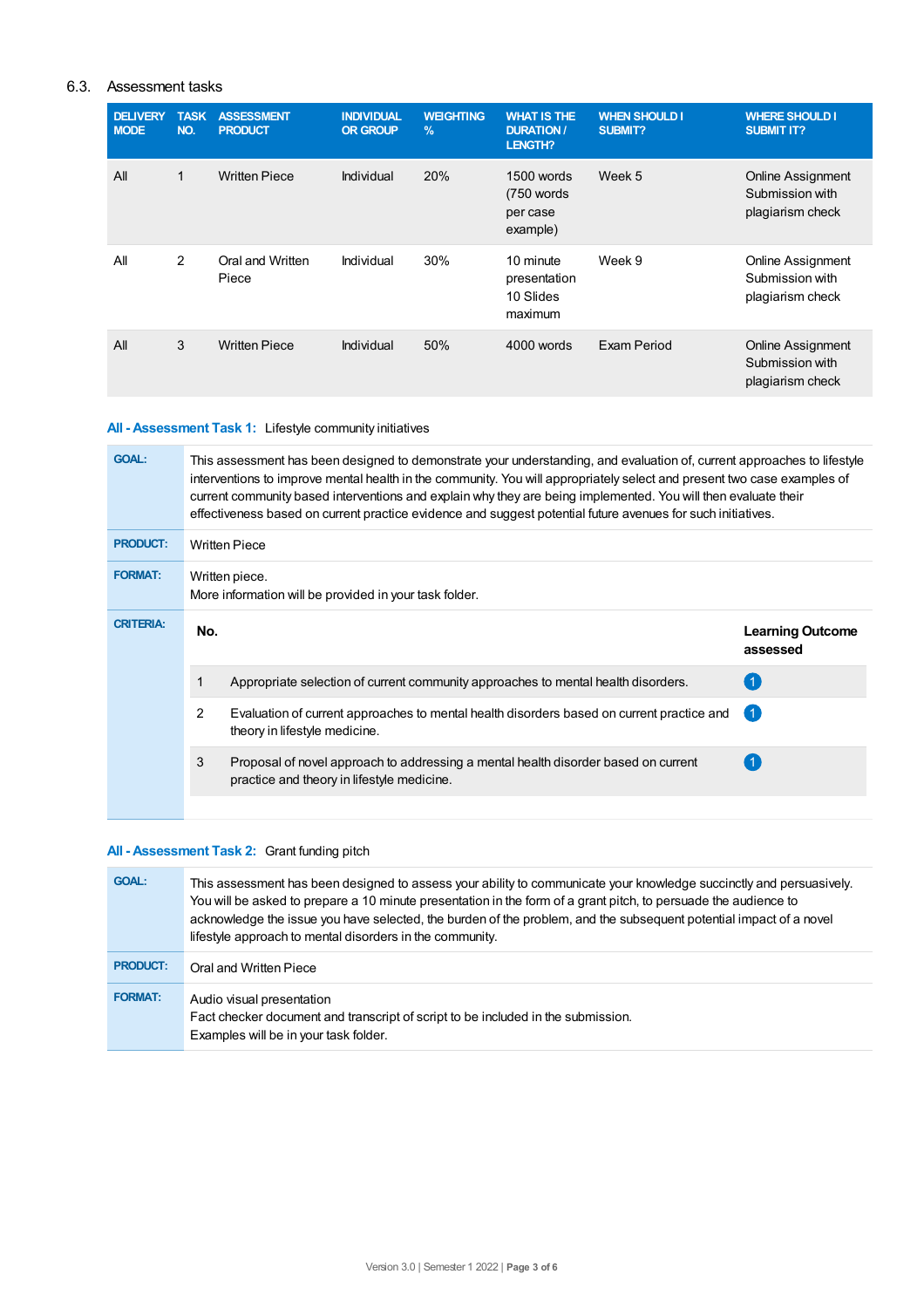| <b>CRITERIA:</b> | No. |                                                                                        | <b>Learning Outcome</b><br>assessed |
|------------------|-----|----------------------------------------------------------------------------------------|-------------------------------------|
|                  |     | Argument of approach in persuasive manner.                                             | 2                                   |
|                  | 2   | Argument of approach based on neuroscientific evidence.                                | 2                                   |
|                  | 3   | Proposal of novel approach based on current practice and theory in lifestyle medicine. |                                     |
|                  | 4   | Critique of approach addressing impacts.                                               | $\mathbf{3}$                        |
|                  | 5   | Application of communication skills pitching to relevant target audience.              |                                     |
|                  |     |                                                                                        |                                     |

## **All - Assessment Task 3:** Grant/funding application

| <b>GOAL:</b>     | The goal of this assessment is to produce a mock grant/funding application for a multidisciplinary lifestyle medicine<br>community intervention or research program, to address a specific mental health issue.<br>You will be provided with a mock application proforma to guide your submission which will include addressing limitations<br>of past approaches, affordances and suggested methodology of your proposed approach, and a discussion of its<br>impacts. |                                     |  |  |  |
|------------------|-------------------------------------------------------------------------------------------------------------------------------------------------------------------------------------------------------------------------------------------------------------------------------------------------------------------------------------------------------------------------------------------------------------------------------------------------------------------------|-------------------------------------|--|--|--|
| <b>PRODUCT:</b>  | <b>Written Piece</b>                                                                                                                                                                                                                                                                                                                                                                                                                                                    |                                     |  |  |  |
| <b>FORMAT:</b>   | Written piece in the style of a grant/funding application.<br>Guidelines and examples will be provided in your task folder.                                                                                                                                                                                                                                                                                                                                             |                                     |  |  |  |
| <b>CRITERIA:</b> | No.                                                                                                                                                                                                                                                                                                                                                                                                                                                                     | <b>Learning Outcome</b><br>assessed |  |  |  |
|                  | Critique of limitations of traditional approaches<br>1                                                                                                                                                                                                                                                                                                                                                                                                                  | $\left( 3\right)$                   |  |  |  |
|                  | 2<br>Proposal of affordances of multidisciplinary approach                                                                                                                                                                                                                                                                                                                                                                                                              | $\left(3\right)$                    |  |  |  |
|                  | 3<br>Proposal of methods of approach                                                                                                                                                                                                                                                                                                                                                                                                                                    | $\left( 3 \right)$                  |  |  |  |
|                  | Address the impact of the multidisciplinary approach<br>4                                                                                                                                                                                                                                                                                                                                                                                                               | $\left[3\right]$                    |  |  |  |
|                  | 5<br>Application of communication skills pitching to relevant target audience.                                                                                                                                                                                                                                                                                                                                                                                          |                                     |  |  |  |

## 7. Directed study hours

A 12-unit course will have total of 150 learning hours which will include directed study hours (including online if required), self-directed learning and completion of assessable tasks. Directed study hours may vary by location. Student workload is calculated at 12.5 learning hours per one unit.

## 8. What resources do I need to undertake this course?

Please note: Course information, including specific information of recommended readings, learning activities, resources, weekly readings, etc. are available on the course Canvas site– Please log in as soon as possible.

## 8.1. Prescribed text(s) or course reader

There are no required/recommended resources for this course.

## 8.2. Specific requirements

All work submitted for assessment is to be word processed and submitted electronically. It is expected that

students will have ready access to a computer with common productivity software and reliable Internet access. Students will be able to participate in video conferencing, and therefore it is recommended to have computer capabilities to join these sessions (e.g. webcam, microphone).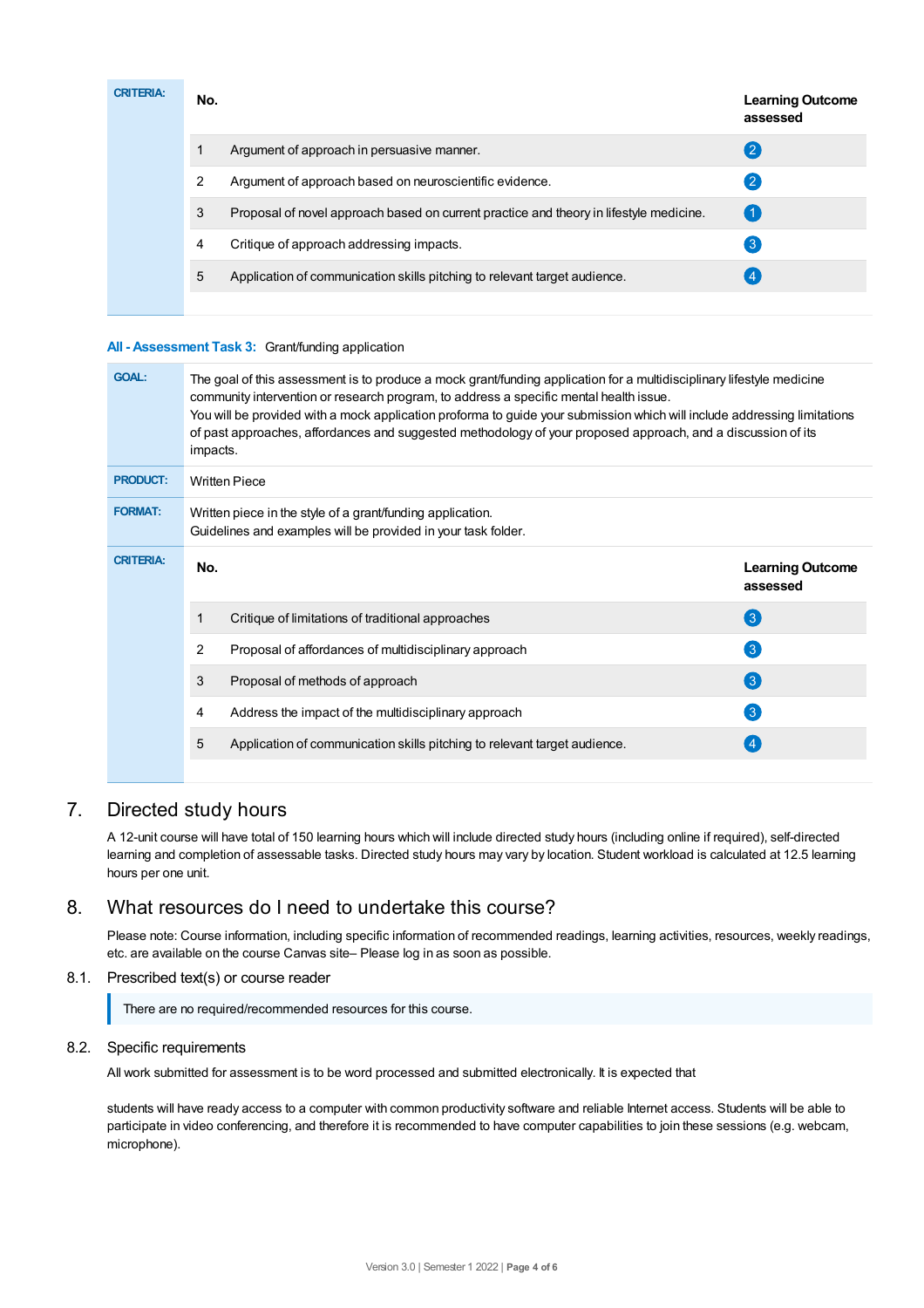## 9. How are risks managed in this course?

Health and safety risks for this course have been assessed as low. It is your responsibility to review course material, search online, discuss with lecturers and peers and understand the health and safety risks associated with your specific course of study and to familiarise yourself with the University's general health and safety principles by reviewing the online [induction](https://online.usc.edu.au/webapps/blackboard/content/listContentEditable.jsp?content_id=_632657_1&course_id=_14432_1) training for students, and following the instructions of the University staff.

## 10. What administrative information is relevant to this course?

## 10.1. Assessment: Academic Integrity

Academic integrity is the ethical standard of university participation. It ensures that students graduate as a result of proving they are competent in their discipline. This is integral in maintaining the value of academic qualifications. Each industry has expectations and standards of the skills and knowledge within that discipline and these are reflected in assessment.

Academic integrity means that you do not engage in any activity that is considered to be academic fraud; including plagiarism, collusion or outsourcing any part of any assessment item to any other person. You are expected to be honest and ethical by completing all work yourself and indicating in your work which ideas and information were developed by you and which were taken from others. You cannot provide your assessment work to others.You are also expected to provide evidence of wide and critical reading, usually by using appropriate academic references.

In order to minimise incidents of academic fraud, this course may require that some of its assessment tasks, when submitted to Canvas, are electronically checked through Turnitin. This software allows for text comparisons to be made between your submitted assessment item and all other work to which Turnitin has access.

#### 10.2. Assessment: Additional Requirements

Additional assessment requirements If standard graded course, add:

Eligibility for Supplementary Assessment

Your eligibility for supplementary assessment in a course is dependent of the following conditions applying:

The final mark is in the percentage range 47% to 49.4% The course is graded using the Standard Grading scale You have not failed an assessment task in the course due to academic misconduct

#### 10.3. Assessment: Submission penalties

Late submission of assessment tasks will be penalised at the following maximum rate:

5% (of the assessment task's identified value) per day for the first two days from the date identified as the due date for the assessment task

10% (of the assessment task's identified value) for the third day

20% (of the assessment task's identified value) for the fourth day and subsequent days up to and including seven days from the date identified as the due date for the assessment task

A result of zero is awarded for an assessment task submitted seven days from the date identified as the due date for the assessment task. Weekdays and weekends are included in the calculation of days late.

To request an extension, you must contact your Course Coordinator and supply the required documentation to negotiate an outcome.

## 10.4. SafeUSC

USC is committed to a culture of respect and providing a safe and supportive environment for all members of our community. For immediate assistance on campus contact SafeUSC by phone: 07 [5430](tel:07%205430%201168) 1168 or using the [SafeZone](https://www.safezoneapp.com) app. For general enquires contact the SafeUSC team by phone 07 [5456](tel:07%205456%203864) 3864 or email [safe@usc.edu.au](mailto:safe@usc.edu.au).

The SafeUSC Specialist Service is a Student Wellbeing service that provides free and confidential support to students who may have experienced or observed behaviour that could cause fear, offence or trauma. To contact the service call 07 [5430](tel:07%205430%201226) 1226 or email [studentwellbeing@usc.edu.au](mailto:studentwellbeing@usc.edu.au).

#### 10.5. Study help

For help with course-specific advice, for example what information to include in your assessment, you should first contact your tutor, then your course coordinator, if needed.

If you require additional assistance, the Learning Advisers are trained professionals who are ready to help you develop a wide range of academic skills. Visit the Learning [Advisers](https://www.usc.edu.au/current-students/student-support/academic-and-study-support/learning-advisers) web page for more information, or contact Student Central for further assistance: +61 7 5430 2890 or [studentcentral@usc.edu.au](mailto:studentcentral@usc.edu.au).